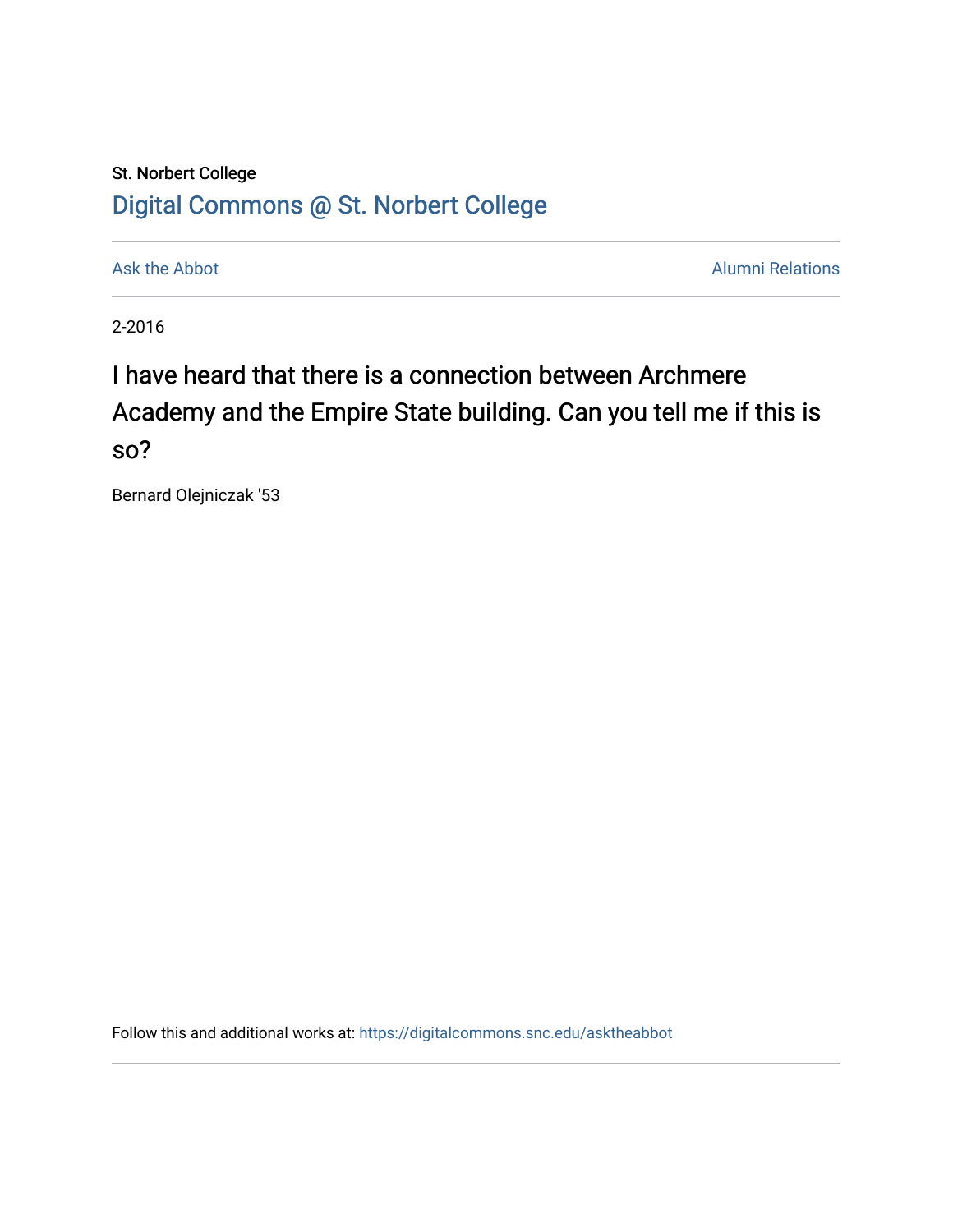

[Academics](https://www.snc.edu/academics) [Admission](https://www.snc.edu/admission) [Campus Life](https://www.snc.edu/campuslife) [Living Norbertine](https://www.snc.edu/livingnorbertine) [Athletics](https://www.snc.edu/athletics) [About](https://www.snc.edu/about)

Q

Giving

to SNC

[Alumni](https://www.snc.edu/alumni/)  $\geq$  [Ask the Abbot](https://www.snc.edu/alumni/abbot/)  $\geq$  February 2016 合

## [Alumni](https://www.snc.edu/alumni/index.html)

[Events & Reunions](https://www.snc.edu/alumni/event/index.html) [Behind the Arch](https://www.snc.edu/alumni/event/behindthearch/) [Benefits and Services](https://www.snc.edu/alumni/benefits.html) [Get Involved](https://www.snc.edu/alumni/getinvolved.html) [Give to SNC](http://giving.snc.edu/) [Alumni Awards](https://www.snc.edu/alumni/awards/index.html) [Knight Lights](https://www.snc.edu/alumni/knightlights/index.html) [Alumni-Owned](https://www.snc.edu/alumni/directory/index.html) [Businesses Network](https://www.snc.edu/alumni/directory/index.html) [Alumni Board](https://www.snc.edu/alumni/alumniboard.html) [Student Alumni](https://www.snc.edu/alumni/saa.html) [Ambassadors](https://www.snc.edu/alumni/saa.html) [Staff](https://www.snc.edu/alumni/contactus.html)

# February 2016 Question:

Dear Abbot Pennings,

"I have heard that there is a connection between Archmere Academy and the Empire State building. Can you tell me if this is so?"

Bernard Olejniczak '53

#### Answer:

Dearest Bernard,

What a fascinating inquiry! Indeed, there most certainly is a connection – one I'm sure that many in my readership are not aware of. For your enjoyment of this story, it is necessary to know a little about both the Norbertine prep school in Delaware and a little about John Jacob Raskob, owner of the estate on which it stands.

[Archmere Academy](http://www.archmereacademy.com/page) is a college preparatory co-educational academy school located in Claymont, Del. This Norbertine school was founded in 1932 by me and my Norbertine confreres. Our own dear Rev. Michael Mc Keough, O.Praem., was its first headmaster. Arguably the most illustrious alumnus of this Norbertine foundation is Joe Biden, vice president of these United States.

Now, be it known that it was I who made what some regarded as the risky decision to purchase the land upon which the academy still stands. Prior to coming into Norbertine hands, the property was the [Delaware estate](http://www.archmereacademy.com/Page/Welcome/Mission--Heritage) of John J. Raskob, a



### Ask The Abbot

As the founder of St. Norbert College, and having a prime seat in the center of campus throughout the years, I, Abbot Bernard Pennings, hold the answers to many of your burning questions about the college.

[Submit Your Question](https://www.snc.edu/alumni/abbot/index.html)